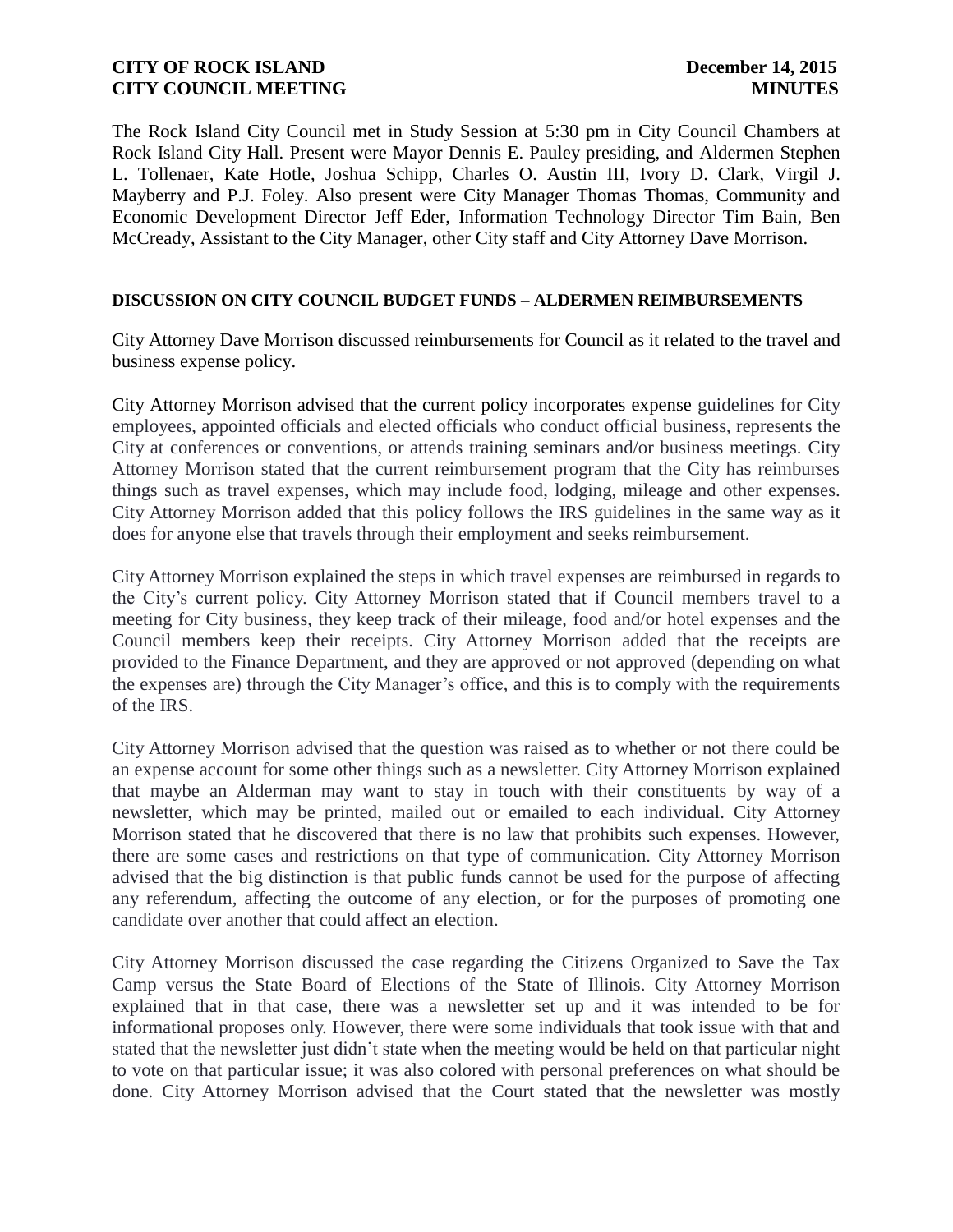informational, but it did seem to promote a particular result. City Attorney Morrison added that the result was that they were in violation of the policy that public funds could not be used for the purposes of trying to affect the result of a referendum or election.

City Attorney Morrison indicated that this is a slippery slope; what one person may think is strictly informational; another person may have the opinion that someone is using public funds to promote an outcome. City Attorney Morrison stated that it is a real danger and this is where litigation could come in and it could be problematic. Council and City Attorney Morrison further discussed this issue as it related to sending factual information out to their constituents in regards to City department weekly updates. City Attorney Morrison advised that if Council decided to allow a newsletter that was funded by the City then the policy would need to be changed.

Council discussed printing and paper costs as it related to whether or not those costs would be eligible expenses for reimbursement. City Attorney Morrison stated that if Council changed the policy to include printing and paper costs then they would be eligible expenses. City Attorney Morrison reiterated that the law doesn't prohibit the use of public funds for that purpose, but there are a number of issues that may come up in regards to whether it is strictly informational or not. Council further discussed the reimbursement policy.

City Attorney Morrison recommended that Council not change the policy to include a newsletter because at some point, there could be a real risk of someone thinking or saying it is not informational; it is promotional.

Council and City Attorney Morrison further discussed the reimbursement policy as it related to public funds being used for ward meetings and whether or not refreshments or rentals would be eligible expenses. Mayor Pauley stated that he thought that ward meetings would be reimbursable expenses. Mayor Pauley added that ward meetings are not used for political purposes; there may be opinions given, but they are not of a political nature; it is an opinion on a particular issue in that ward. Council further discussed the reimbursement policy.

#### **DISCUSSION ON REMOTE PARTICIPATION POLICY**

City Attorney Morrison discussed remote participation for Council members when they are not available to be at the Council meetings in person. City Attorney Morrison stated that there are a number of cities including the city of Moline and the Village of Milan that have existing ordinances that allow remote participation when Council members are not able to be physically present. City Attorney Morrison noted that the city of Moline passed the ordinance but they have not had the opportunity to use their technology yet.

City Attorney Morrison advised that in regards to remote participation, Council may want to consider deciding on parameters of what qualifies as a good cause to telephone in for meetings or to use video conferencing. City Attorney Morrison stated that one of the things that applies to every ordinance and is referenced in the Moline ordinance is that it would require a physically present quorum. City Attorney Morrison added that in this case, at least four Council members would have to be present to have a meeting. City Attorney Morrison added that another requirement as referenced in the Moline ordinance is that there has to be a good reason to remotely participate such as an illness, an emergency, or for employment purposes. City Attorney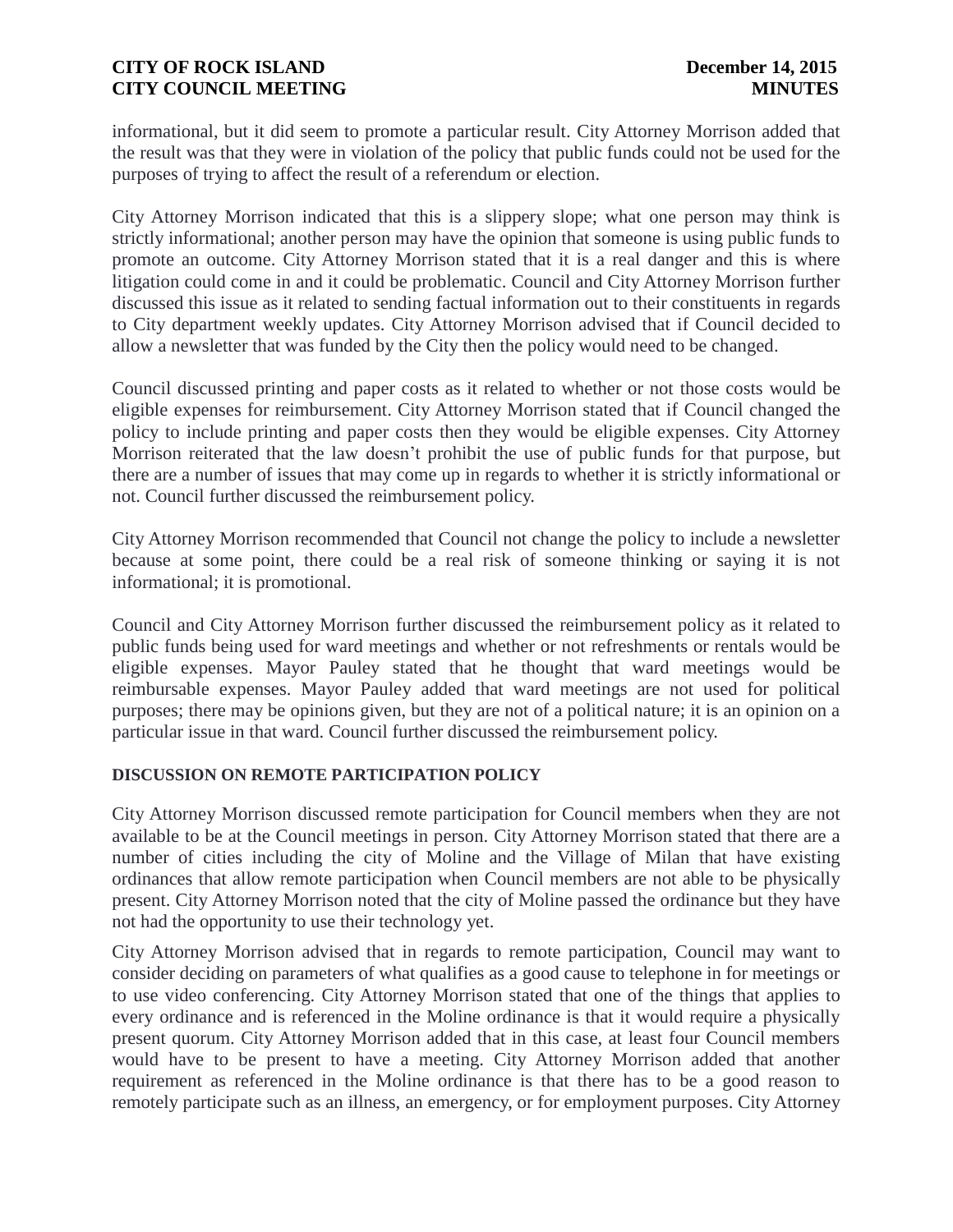Morrison indicated that the Moline ordinance requires an advance notification of 48 hours. However, an advance notification is not required by law; Council could choose to allow for a reasonable notice of time when Council members may not be present at the meeting. City Attorney Morrison commented that electronic attendance and votes would be documented in the minutes just like it is when Council is physically present at the meetings. Council and City Attorney Morrison discussed this item as it related to advance notification and approving the request to attend electronically.

City Attorney Morrison stated that in regards to the Illinois State Statutes concerning a home rule unit, it is very wide open. However, it is required that a Council member would have to be able to hear what is going on at the meeting, hear the other Council member's responses, and be heard by the other Council members at the meeting. City Attorney Morrison indicated that as far as the statutory requirements, they are really the same as the Open Meetings Act in regards to hearing and participating through electronic communication.

City Attorney Morrison advised that if Council wanted to have video of the person that is participating remotely, it would have to be supported with that technology. City Attorney Morrison commented that one of things discussed was only using the voice component instead of the video component. City Attorney Morrison further discussed technology as it related to high speed internet in terms of the video component. Council discussed remote participation as it related to how many times a year Council could call in and participate.

At this time, Information Technology Director Tim Bain and Ben McCready, Assistant to the City Manager demonstrated how the technology works concerning remote participation in reference to voice and video.

After the demonstration, Mr. Bain advised that the intent of remote participation is to keep it as simple as possible. Mr. Bain commented that if Council went to just audio that would be the simplest approach and it can be done very easily. Mr. Bain added that it could be anything from using your cell phone and calling a special number, or using what the City has already set up, which is GoToMeeting. Mr. Bain indicated that there is a variety of options that can be used in regards to how Council can get connected to a meeting.

Alderman Austin requested that City Attorney Morrison come back to Council with an ordinance and make it as unrestrictive as possible. Alderman Austin added that the ordinance could be amended to deal with any issues that may come up.

# **EXECUTIVE SESSION**

A motion was made by Alderman Schipp and seconded by Alderman Austin at 6:03 pm to recess to Executive Session on matters of Personnel, Property Acquisition and Litigation. The motion carried on a roll call vote. Those voting Aye being; Alderman Tollenaer, Alderman Hotle, Alderman Schipp, Alderman Austin, Alderman Clark, Alderman Mayberry and Alderman Foley; those voting No, none.

Mayor Pauley reconvened the regular meeting at 6:12 pm.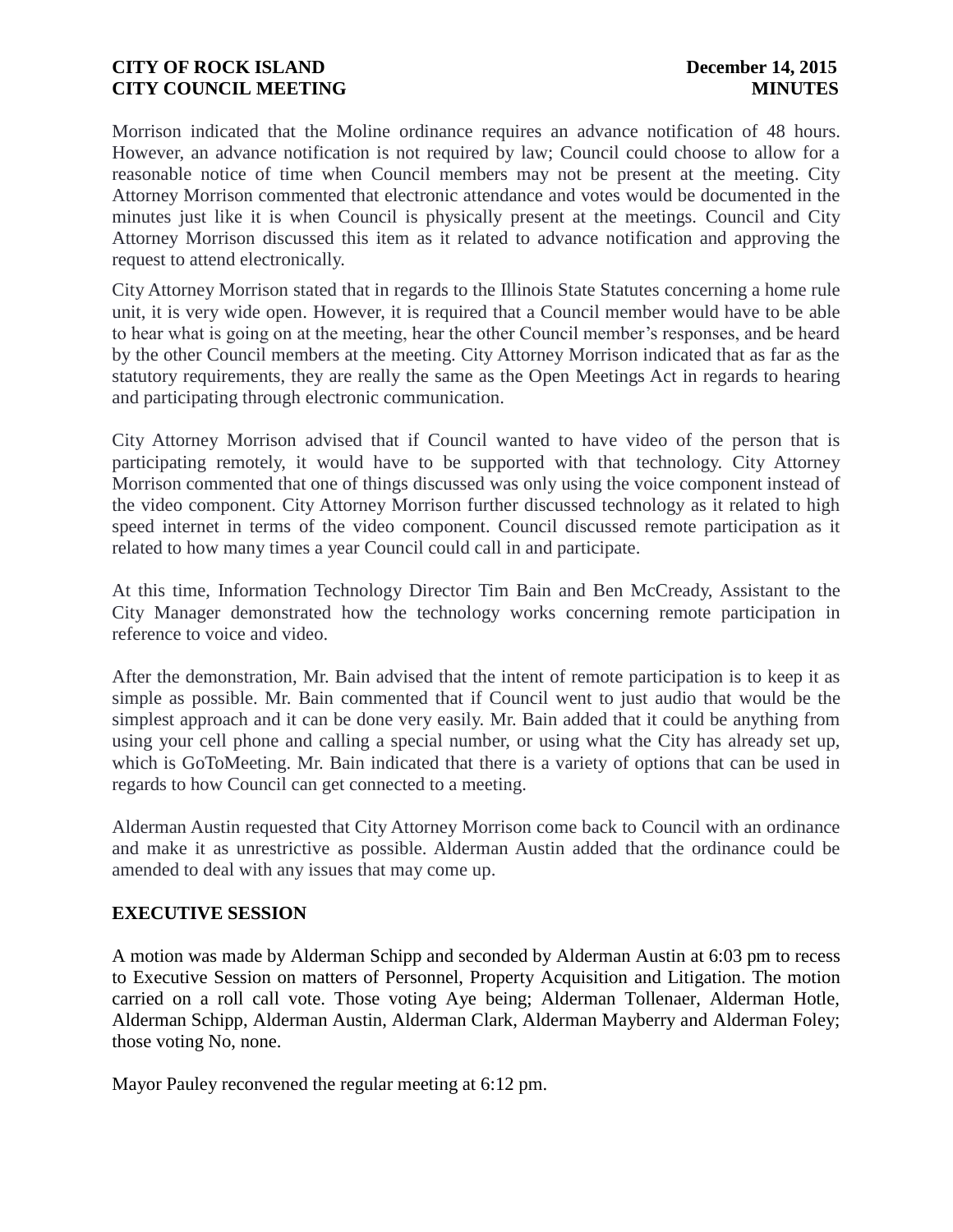#### **ADJOURNMENT**

A motion made by Alderman Foley and seconded by Alderman Hotle to adjourn the meeting carried by the following Aye and No vote. Those voting Aye being; Alderman Tollenaer, Alderman Hotle, Alderman Schipp, Alderman Austin, Alderman Clark, Alderman Mayberry and Alderman Foley; those voting No, none. The meeting was adjourned at 6:13 pm.

> \_\_\_\_\_\_\_\_\_\_\_\_\_\_\_\_\_\_\_\_\_\_\_\_ Aleisha L. Patchin, City Clerk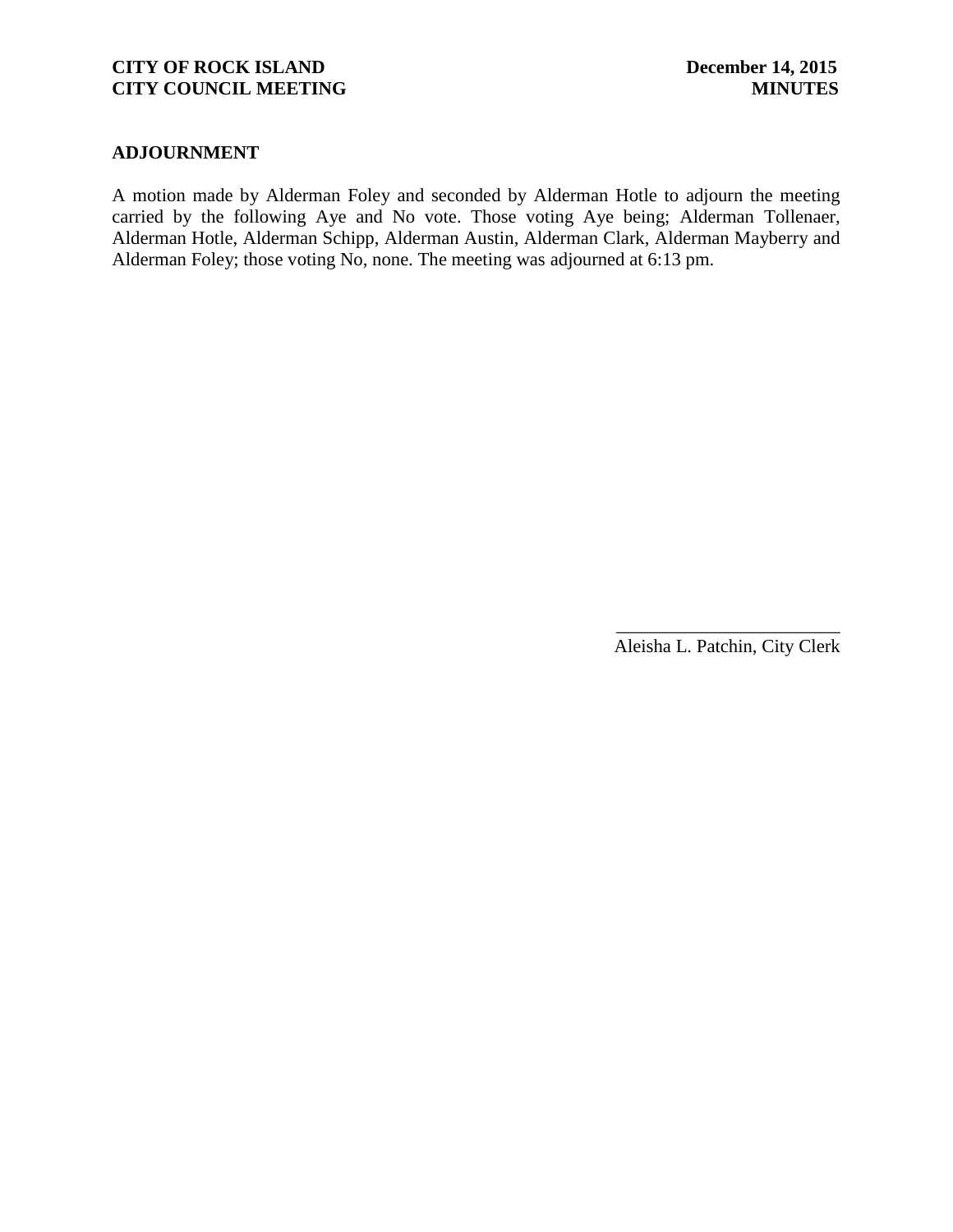Rock Island City Council met in regular session at 6:45 pm in Council Chambers of Rock Island City Hall. Present were Mayor Dennis E. Pauley presiding, and Aldermen Stephen L. Tollenaer, Kate Hotle, Joshua Schipp, Charles O. Austin III, Ivory D. Clark, Virgil J. Mayberry and P.J. Foley. Also present were City Manager Thomas Thomas and City Attorney Dave Morrison.

#### Introductory Proceedings

Mayor Pauley called the meeting to order and led in the Pledge of Allegiance. Alderman Hotle gave the Invocation.

#### Agenda Item #5 **Minutes of the meeting of December 7, 2015.**

A motion was made by Alderman Austin and seconded by Alderman Schipp to approve the Minutes of the meeting of December 7, 2015 as printed. The motion carried by the following Aye and No vote; those voting Aye being; Alderman Tollenaer, Alderman Hotle, Alderman Schipp, Alderman Austin, Alderman Clark, Alderman Mayberry and Alderman Foley; those voting No, none.

#### Agenda Item #6 **Update Rock Island by Mayor Pauley.**

Mayor Pauley stated that in observance of the holidays, City Hall will be closed Thursday, December 24; Friday, December 25; and Friday, January 1. The refuse schedule will be on normal schedule Monday thru Thursday and the rest of the week one day late both the week of Christmas and New Years. The recycling will be on the normal schedule. Mayor Pauley indicated that all Rock Island Library locations will be closed December 24, 25 and 31 and January 1 for the Christmas and New Year's Holiday. The City of Rock Island wishes everyone a very happy and safe holiday season!

As we enter the winter season, please note that parking is not allowed on designated snow routes when two or more inches of snow has fallen until the snow has been removed. Mayor Pauley advised that snow routes are marked by street signage. Vehicles in violation of this ordinance will receive a \$35 parking ticket. Vehicles that remain in violation will be towed. Mayor Pauley commented that in the event of snow, primary streets are plowed first and school areas are plowed second. Residential streets are plowed when the primary streets and school areas are complete.

Mayor Pauley advised that the new Winter/Spring activity guide from the Park and Recreation Department is now out. Check out the many activities available including Whodunit? Murder Mystery Dinner, Spring Egg Hunt and The Amazing Race Challenge. To see the complete listing of the many opportunities available go to www.rigov.org/activityguide.

Mayor Pauley stated that the Monday, December 21 City Council meeting has been cancelled. The next regular City Council meeting will be Monday, January 4 at 6:45 pm in City Hall Council Chambers, 1528 Third Avenue.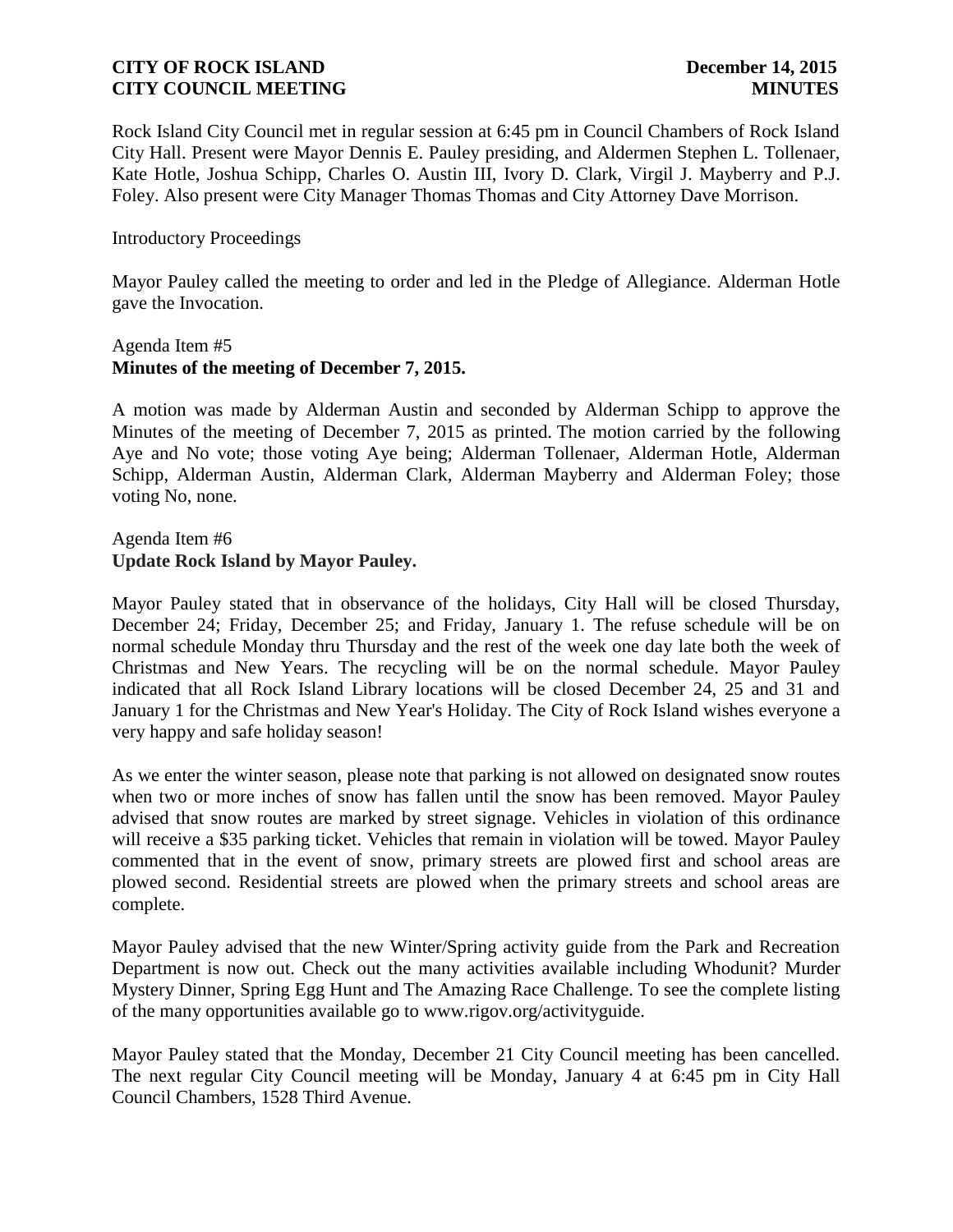Mayor Pauley offered that applications are now being accepted for the 2016 Illinois Quad City Police Departments Citizen Police Academy. The Mayor added that the Citizen Police Academy is an 11 week program designed to give participants a basic knowledge of how your police department operates and is taught by police officers from the Illinois Quad Cities area. The academy will meet weekly January  $13<sup>th</sup>$  through March  $30<sup>th</sup>$  from 6:30 pm - 9:30 pm. If you are interested or want further information, you can pick up an application/information flyer at the Rock Island, Moline, East Moline, Silvis or Milan Police Departments, Rock Island County Sheriff's Department or the Illinois State Police.

#### Agenda Item #7

# **A Special Ordinance amending a Special Ordinance granting a Special Use Permit at 2106 7 th Avenue.**

It was moved by Alderman Austin and seconded by Alderman Foley to consider, suspend the rules and pass the ordinance. The motion carried by the following Aye and No vote; those voting Aye being; Alderman Tollenaer, Alderman Hotle, Alderman Schipp, Alderman Austin, Alderman Clark, Alderman Mayberry and Alderman Foley; those voting No, none.

#### Agenda Item #8

# **A Special Ordinance declaring one 1989 Crane Carrier Refuse Packer as surplus and allowing for trade-in.**

Alderman Foley moved and Alderman Hotle seconded to consider, suspend the rules and pass the ordinance. The motion carried by the following Aye and No vote; those voting Aye being; Alderman Tollenaer, Alderman Hotle, Alderman Schipp, Alderman Austin, Alderman Clark, Alderman Mayberry and Alderman Foley; those voting No, none.

# Agenda Item #9 **A Special Ordinance establishing a water rate increase for 2016 through 2020**.

It was moved by Alderman Tollenaer and seconded by Alderman Schipp to consider, suspend the rules and pass the ordinance. The motion carried by the following Aye and No vote; those voting Aye being; Alderman Tollenaer, Alderman Hotle, Alderman Schipp, Alderman Austin, Alderman Clark, Alderman Mayberry and Alderman Foley; those voting No, none.

#### Agenda Item #10

# **A Special Ordinance amending Chapter 4, Article VI, Sec. 4-146 of the Code of Ordinances as it relates to Chronic Nuisance Property.**

Alderman Tollenaer moved and Alderman Hotle seconded to consider, suspend the rules and pass the ordinance. The motion carried by the following Aye and No vote; those voting Aye being; Alderman Tollenaer, Alderman Hotle, Alderman Schipp, Alderman Austin, Alderman Clark, Alderman Mayberry and Alderman Foley; those voting No, none.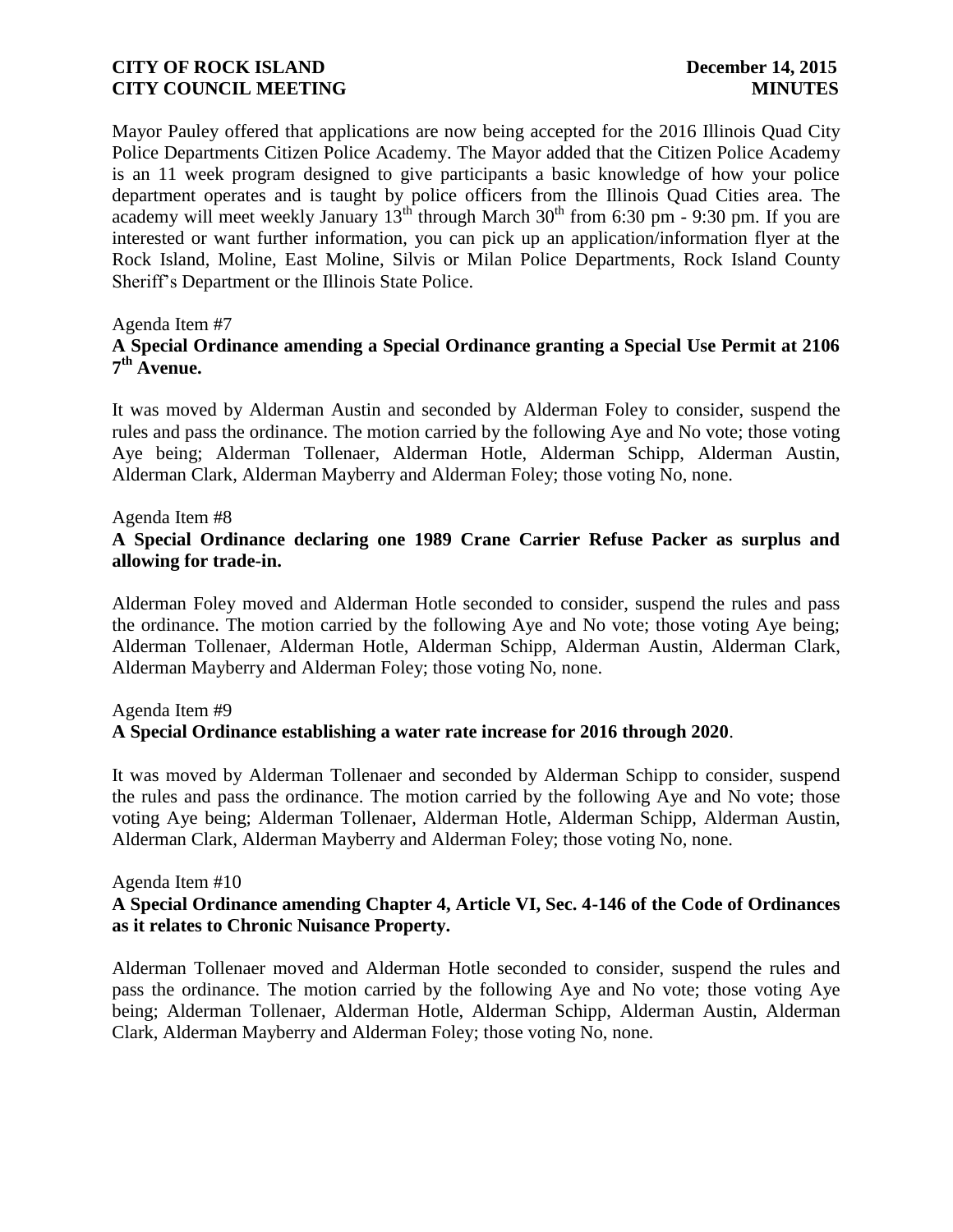#### Agenda Item #11

# **A Special Ordinance establishing a handicapped parking space at 2319 20th Avenue**.

It was moved by Alderman Tollenaer and seconded by Alderman Hotle to consider, suspend the rules and pass the ordinance. The motion carried by the following Aye and No vote; those voting Aye being; Alderman Tollenaer, Alderman Hotle, Alderman Schipp, Alderman Austin, Alderman Clark, Alderman Mayberry and Alderman Foley; those voting No, none.

#### Agenda Item #12

# **A Special Ordinance amending Chapter 9, Article II of the Code of Ordinances as it relates to parking.**

Alderman Hotle moved and Alderman Clark seconded to consider, suspend the rules and pass the ordinance. The motion carried by the following Aye and No vote; those voting Aye being; Alderman Tollenaer, Alderman Hotle, Alderman Schipp, Alderman Austin, Alderman Clark, Alderman Mayberry and Alderman Foley; those voting No, none.

#### Agenda Item #13

# **A Special Ordinance amending Chapter 10, Article VI, Sec. 10-107.11 of the Code of Ordinances as it relates to overtime parking**.

It was moved by Alderman Foley and seconded by Alderman Hotle to consider, suspend the rules and pass the ordinance. The motion carried by the following Aye and No vote; those voting Aye being; Alderman Tollenaer, Alderman Hotle, Alderman Schipp, Alderman Austin, Alderman Clark, Alderman Mayberry and Alderman Foley; those voting No, none.

# Agenda Item #14 **Tax Abatement Resolutions**

It was moved by Alderman Austin and seconded by Alderman Hotle to adopt the resolutions. The motion carried by the following Aye and No vote; those voting Aye being; Alderman Tollenaer, Alderman Hotle, Alderman Schipp, Alderman Austin, Alderman Clark, Alderman Mayberry and Alderman Foley; those voting No, none.

a. Resolution authorizing Tax Abatement in the amount of \$542,847.50, such funds to be provided from revenues of the Tax Increment Financing, Hydropower, Wastewater, and Gaming funds to pay principal and interest on General Obligation Bonds, series 2008A and General Obligation Bonds, series 2008B.

b. Resolution authorizing Tax Abatement in the amount of \$264,510.00, such funds to be provided from revenues of the Downtown TIF fund to pay principal and interest on General Obligation Bonds, series 2008D.

c. Resolution authorizing Tax Abatement in the amount of \$50,015.00, such funds to be provided from revenues of the Hydropower fund to pay principal and interest on General Obligation Clean Renewable Energy Bonds, series 2008C.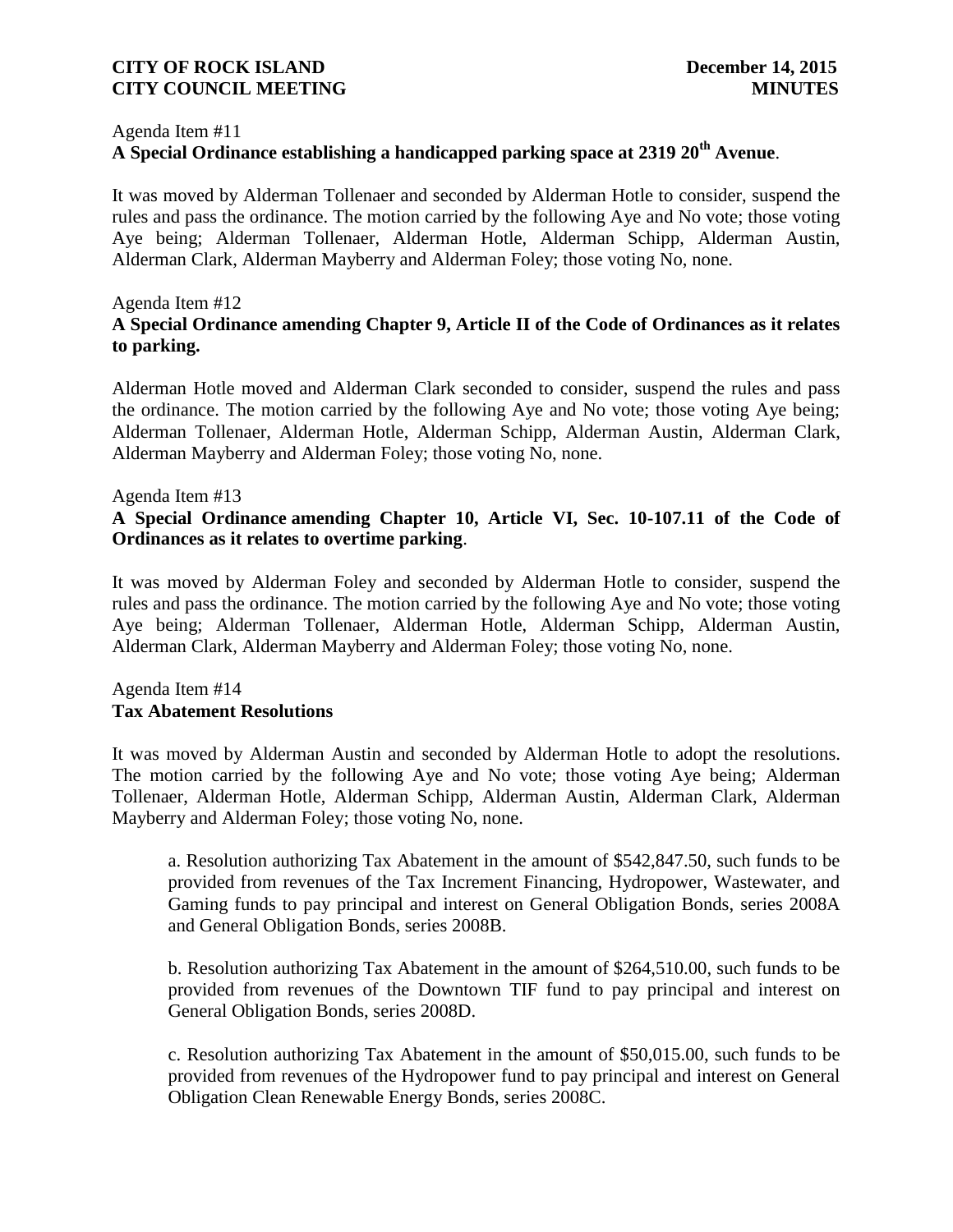d. Resolution authorizing Tax Abatement in the amount of \$863,762.50, such funds to be provided from revenues of the Public Benefits, Park and Recreation and Tax Increment Financing funds to pay principal and interest on General Obligation Bonds, series 2009A and General Obligation Bonds, series 2009B.

e. Resolution authorizing Tax Abatement in the amount of \$80,130.00, such funds to be provided from revenues of the Tax Increment Financing fund to pay principal and interest on Taxable General Obligation Bonds, series 2009C.

f. Resolution authorizing Tax Abatement in the amount of \$574,861.26, such funds to be provided from revenues of the Water fund and Wastewater fund to pay principal and interest on Taxable General Obligation Bonds, series 2010A BAB's.

g. Resolution authorizing Tax Abatement in the amount of \$620,800.00, such funds to be provided from revenues of the Debt Services fund, Gaming and Water fund to pay principal and interest on General Obligation Bonds, series 2010B.

h. Resolution authorizing Tax Abatement in the amount of \$228,050.00, such funds to be provided from revenues of the Debt Service fund and Sewer fund to pay principal and interest on General Obligation Bonds, series 2011A.

i. Resolution authorizing Tax Abatement in the amount of \$321,787.52, such funds to be provided from revenues of the Debt Service fund, Gaming, Sunset Marina and Water funds to pay principal and interest on General Obligation Bonds, series 2012A.

j. Resolution authorizing Tax Abatement in the amount of \$734,818.76, such funds to be provided from revenues of the Debt Service Fund and Gaming to pay principal and interest on General Obligation Bonds, series 2013A.

k. Resolution authorizing Tax Abatement in the amount of \$118,770.00, such funds to be provided from revenues of the Gaming fund to pay principal and interest on Taxable General Obligation Bonds, series 2013B.

l. Resolution authorizing Tax Abatement in the amount of \$669,712.50, such funds to be provided from revenues of Gaming to pay principal and interest on General Obligation Bonds, series 2014A.

m. Resolution authorizing Tax Abatement in the amount of \$1,012,763.50, such funds to be provided from revenues of Tax Increment Financing and Sales Tax to pay principal and interest on Taxable General Obligation Bonds, series 2014B.

n. Resolution authorizing Tax Abatement in the amount of \$537,707.82, such funds to be provided from revenues of the Debt Service fund and Gaming to pay principal and interest on Taxable General Obligation Bonds, series 2015A.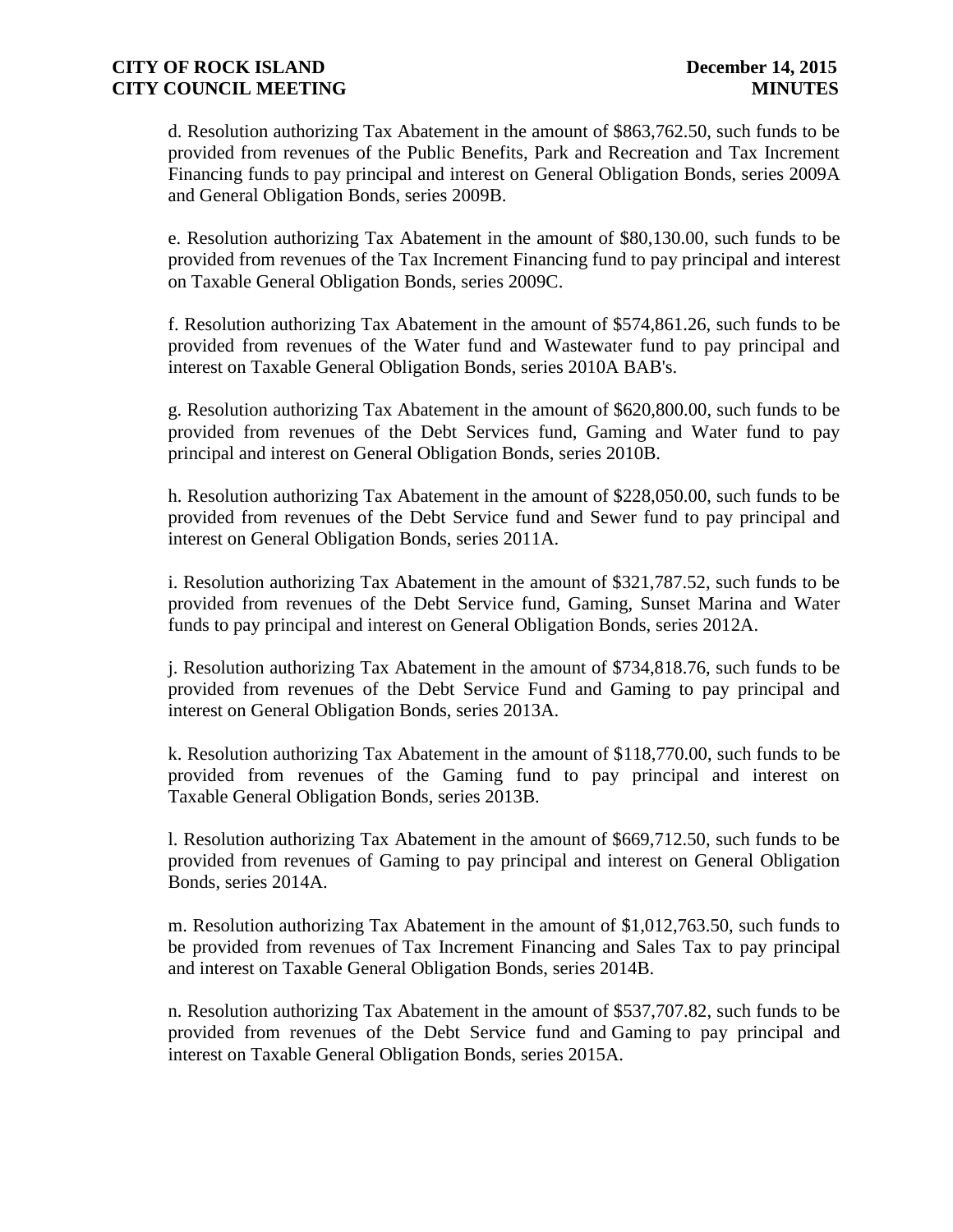o. Resolution authorizing Tax Abatement in the amount of \$676,637.78, such funds to be provided from revenues of the Debt Service, Gaming and Sewer funds to pay principal and interest on General Obligation Refunding Bonds, series 2015B.

# Agenda Item #15 **CLAIMS**

It was moved by Alderman Austin and seconded by Alderman Clark to accept the following reports and authorize payments as recommended. The motion carried by the following Aye and No vote; those voting Aye being; Alderman Tollenaer, Alderman Hotle, Alderman Schipp, Alderman Austin, Alderman Clark, Alderman Mayberry and Alderman Foley; those voting No, none.

a. Report from the Public Works Department regarding payment in the amount of \$19,500.00 to Elliott Equipment for rental of two refuse packers for the 2015 Fall Leaf Collection.

b. Report from the Public Works Department regarding payment in the amount of \$16,523.00 to Electric Pump for the emergency purchase and installation of a silent check valve, a stem gate valve with handle and accessories for the Raw Water Pump Station.

#### Agenda Item #16

# **Claims for the week of December 4 through December 10 in the amount of \$3,697,151.31 and payroll for the weeks of November 23 through December 6 in the amount of \$1,471,408.85.**

Alderman Clark moved and Alderman Schipp seconded to allow the claims and payroll. The motion carried by the following Aye and No vote; those voting Aye being; Alderman Tollenaer, Alderman Hotle, Alderman Schipp, Alderman Austin, Alderman Clark, Alderman Mayberry and Alderman Foley; those voting No, none.

# Agenda Item #17 **Purchase Card Claims for the month of November in the amount of \$68,835.59.**

It was moved by Alderman Schipp and seconded by Alderman Tollenaer to approve the purchase card claims. The motion carried by the following Aye and No vote; those voting Aye being; Alderman Tollenaer, Alderman Hotle, Alderman Schipp, Alderman Austin, Alderman Clark, Alderman Mayberry and Alderman Foley; those voting No, none.

Agenda Item #18

# **Report from the Public Works Department regarding the purchase and installation of a double disc belt press sludge transfer pump from Drydon Equipment, Inc. in the amount of \$29,935.00.**

Alderman Hotle moved and Alderman Schipp seconded to approve the purchase and installation as recommended. The motion carried by the following Aye and No vote; those voting Aye being;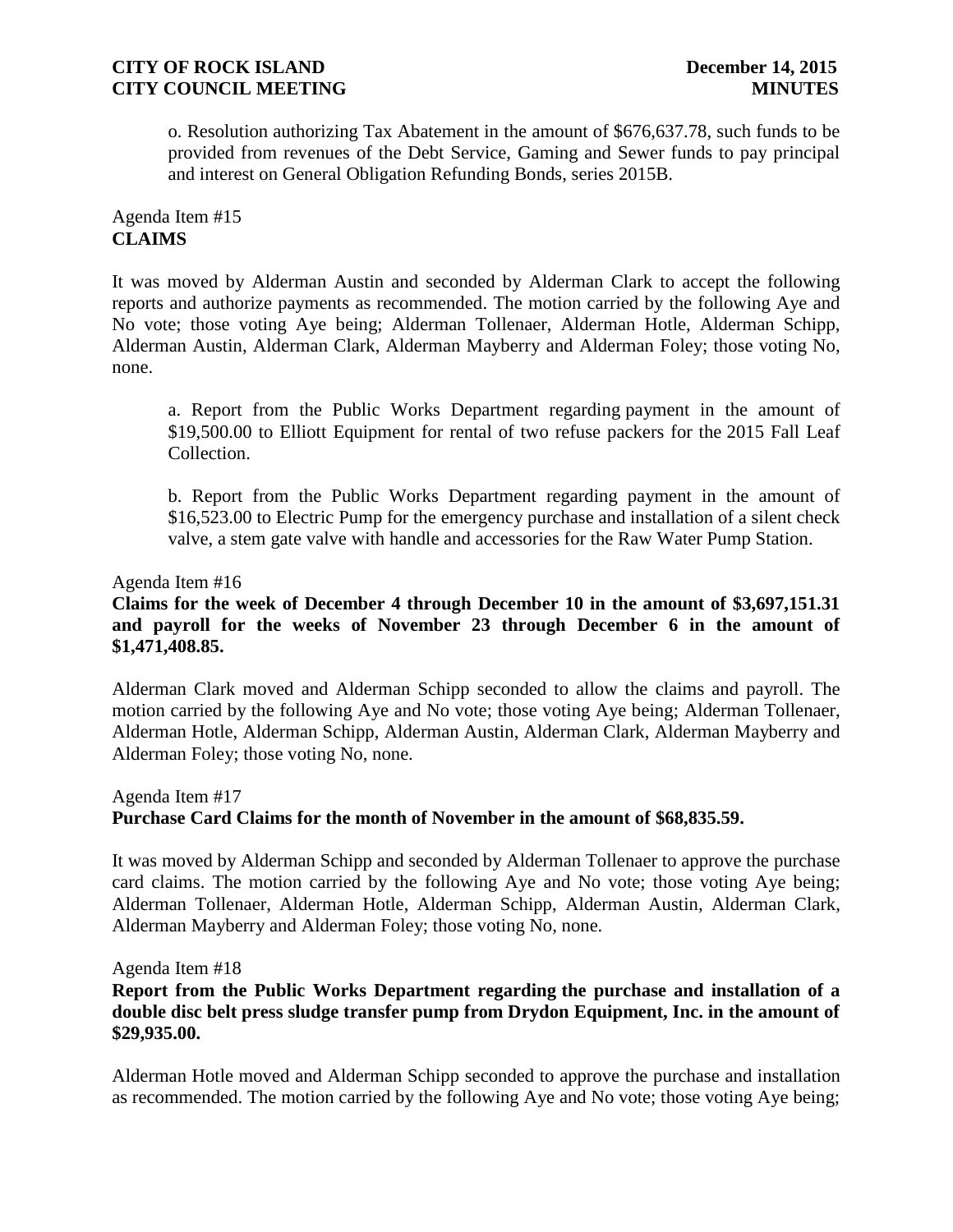Alderman Tollenaer, Alderman Hotle, Alderman Schipp, Alderman Austin, Alderman Clark, Alderman Mayberry and Alderman Foley; those voting No, none.

# Agenda Item #19 **Report from the Community and Economic Development Department regarding the purchase of eight Rock Island County tax auction properties in the amount of \$274,779.00.**

It was moved by Alderman Tollenaer and seconded by Alderman Clark to approve the purchase as recommended, authorize the City Manager to execute the contract documents and refer to the City Attorney for an ordinance.

Discussion followed. Alderman Austin inquired upon City Manager Thomas or Community and Economic Development Director Jeff Eder to explain the reason why Council is discussing this item again and what may be different now from what it was then.

City Manager Thomas stated that originally, there was a potential development deal on the table and that was the reason for recommending the purchase. Mr. Thomas added that since then, there is no deal ready to be made, but it is being recommended that the City purchase the land and try to market it to a developer. Mr. Thomas advised that it will probably take a year to find a developer to do something with the property. Mr. Thomas explained that the intent changed and he felt the need to bring it back to Council to reconsider it because what was originally brought to Council turned out not to be accurate.

Alderman Austin advised that the first time around, it was purchasing the old Norcross building for \$265,000.00 and then turn it over to someone else and they would assume the responsibility for demolition, which could be up to one-half million dollars. Alderman Austin added that at this point in time the costs are unknown.

Community and Economic Development Director Jeff Eder advised that the demolition cost is pretty accurate; the cost of one-half million dollars was the same from a number of contractors.

Alderman Austin stated that he would be opposing this purchase. Alderman Austin added that he sees this purchase as a speculation and the last time the City did a speculation project, which was on Jumer's Crossing, the City kind of got burned. Alderman Austin commented that the City is playing with the taxpayer's money. Alderman Austin stated that he was not going to support this item until the City has something. Alderman Austin further discussed this subject.

Alderman Mayberry inquired as to whether all of the properties are vacant. Mr. Eder stated that collectively, they are all owned by the former Norcross and yes they are vacant. Mr. Eder added that a number of those properties are across the street along the parkway; they were former house properties. Mr. Eder commented that some of these properties have value to the City from a Public Works perspective. Mr. Eder indicated that there are no structures on any of the properties except for the main parcel.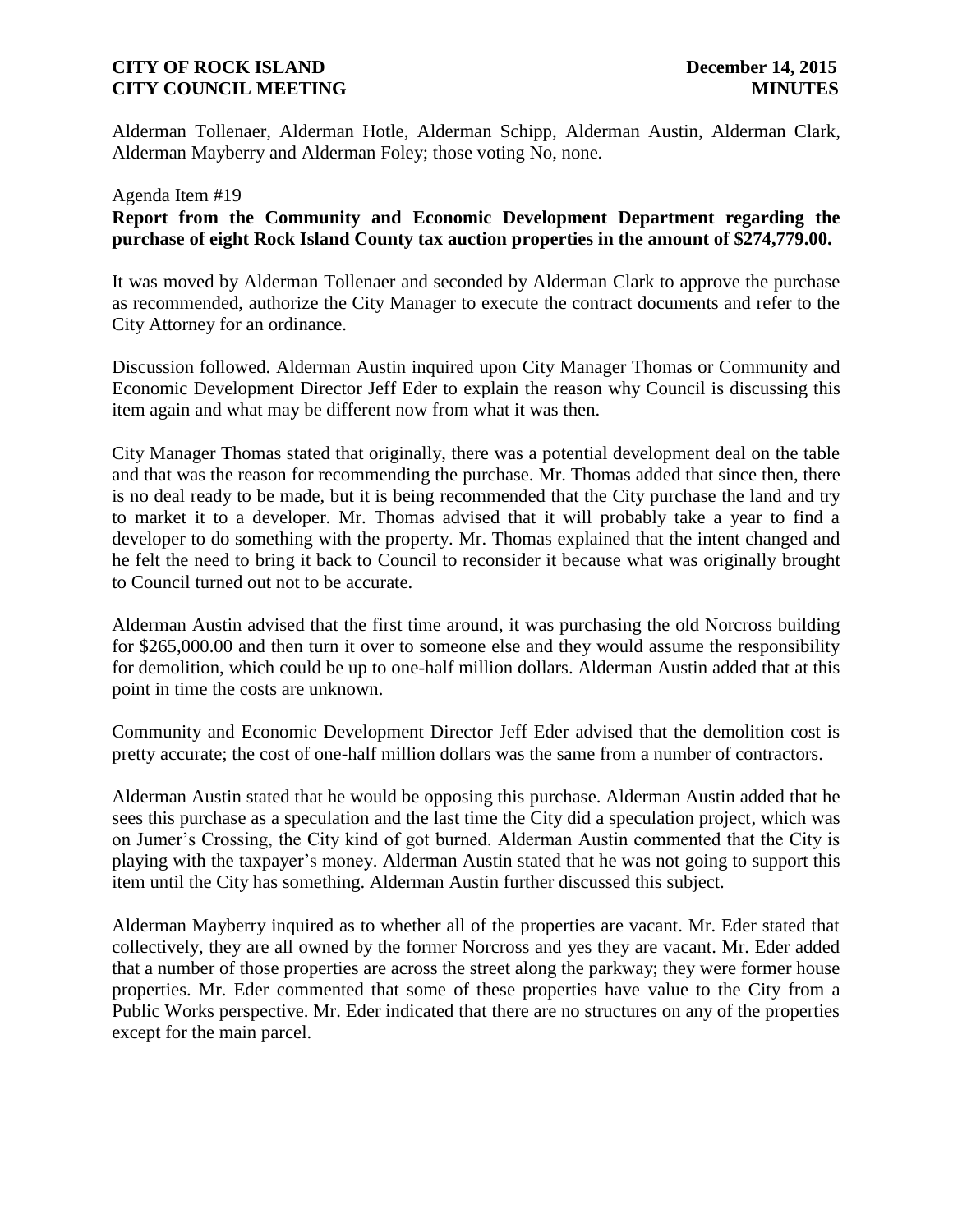Alderman Tollenaer advised that the City is buying it at the tax sale; whatever is owed to the Rock Island County Tax Assessor is the amount of money that the City is buying the property for. Mr. Eder stated that is correct. Council further discussed this item.

Mayor Pauley advised that this is a very smart purchase; the City needs to control that piece of property by purchasing it. Mayor Pauley added that the City has all of the availability to do what needs to be done in the future and to work with people to really develop it.

Alderman Hotle stated that she agreed with Alderman Austin's concerns, but this area is one that really can be an eyesore for that end of the City. Alderman Hotle stated that the last thing she wants to see is someone that doesn't have good intentions for that property to come in and get that property and let it sit there and further deteriorate. After more discussion, Alderman Hotle stated that she will be supporting this item.

Alderman Schipp inquired as to how soon it would be before the City has funds to work with from this new TIF district. Mr. Eder advised that there has to be a project created for the taxes to go up; a new project would be the fuel for it. Mr. Eder added that there would be some appreciation from other properties but you have to overcome the devaluation of this property as well. Mr. Eder further discussed the item.

Alderman Schipp inquired about EPA brownfield redevelopment grants or other types of grants as it related to funding for this project. Mr. Eder stated that staff is in the process of applying for assessment dollars; there is an application due later this month.

Alderman Schipp advised that this property has been in severe neglect for a very long time. Alderman Schipp stated that it is in the City's strategic interest to own this property before letting it fall off the tax rolls and into the hands of someone who will not take action on it. Alderman Schipp added that this is a smart decision for the City to buy this property in the long term; this is a site that should be developed. Alderman Schipp supported this project.

Alderman Clark stated that he agrees; the status quo is unacceptable. Alderman Clark commented that the property looks terrible. Alderman Clark advised that this is an example where the City can take leadership and say that we are not going to accept that; a vote in favor of this would be just that. Alderman Clark added that he will be supporting this project.

After discussion, the motion carried by the following Aye and No vote; those voting Aye being; Alderman Tollenaer, Alderman Hotle, Alderman Schipp, Alderman Clark and Alderman Mayberry; those voting No, Alderman Austin and Alderman Foley.

#### Agenda Item #20

**Report from the Public Works Department regarding bids for the purchase of water treatment chemicals, recommending the bid for each of the water treatment chemicals listed in the report in the total amount of \$487,230.00.**

Alderman Tollenaer moved and Alderman Hotle seconded to award the bid as recommended and authorize purchases in 2016. The motion carried by the following Aye and No vote; those voting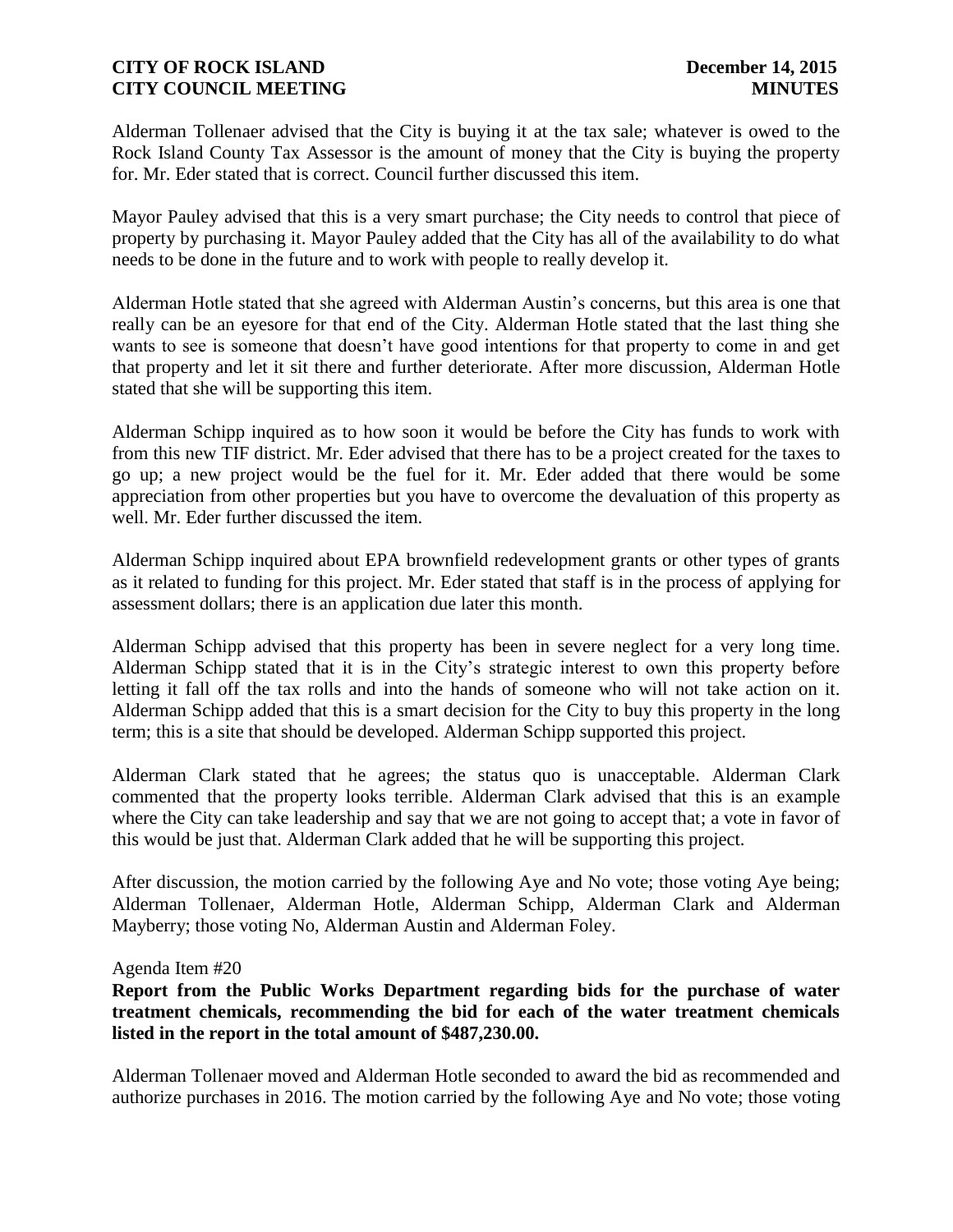Aye being; Alderman Tollenaer, Alderman Hotle, Alderman Schipp, Alderman Austin, Alderman Clark, Alderman Mayberry and Alderman Foley; those voting No, none.

#### Agenda Item #21

# **Report from the Public Works Department regarding bids for the purchase of wastewater treatment chemicals, recommending the bid for each of the wastewater treatment chemicals listed in the report in the total amount of \$64,978.53.**

It was moved by Alderman Hotle and seconded by Alderman Schipp to award the bid as recommended and authorize purchases in 2016. The motion carried by the following Aye and No vote; those voting Aye being; Alderman Tollenaer, Alderman Hotle, Alderman Schipp, Alderman Austin, Alderman Clark, Alderman Mayberry and Alderman Foley; those voting No, none.

#### Agenda Item #22

# **Report from the Public Works Department regarding bids for a three year lease of nine 2016 Ford F150 pickups, recommending the bid be awarded to Enterprise Fleet, Inc. in the amount of \$71,655.84.**

Alderman Hotle moved and Alderman Tollenaer seconded to reconsider the motion passed at the meeting on Monday, December 7, 2015 regarding approval of awarding the bid to Enterprise Fleet, Inc. and authorizing the City Manager to execute the contract documents.

Discussion followed. Alderman Hotle stated that she supported this item last week and she still supports the City looking into leasing the vehicles. Alderman Hotle advised that Alderman Tollenaer feels that he did not receive adequate information about the cost savings on this item. Alderman Hotle commented that it sounds like it could be an innovative option for the City to look towards future expenditures. Alderman Hotle added that she wants the City to consider new options on how to spend money wisely and increase cost savings. Alderman Hotle commented that she wants discussion on this item. Alderman Hotle advised that she would be supporting Alderman Tollenaer in reconsidering this item to get more information and to have a future study session.

Mayor Pauley advised that if you vote yes on this motion, it will be to reconsider last week's vote; it will make it neutral.

Alderman Schipp advised that when the City puts these things out for bid, it is the lowest responsible or qualified bidders for these things, and often times these bidders can be far outside the region. Alderman Schipp added that the City should take time and consider what the policy is about awarding these contracts. Alderman Schipp further discussed this item. Alderman Schipp stated that he would like to have a conversation about the policy because the City needs to put regionalism to work with Council actions.

Mayor Pauley stated that a yes vote means it will be reconsidered; it will be neutral. Mayor Pauley added that a no vote means that you support last week's motion.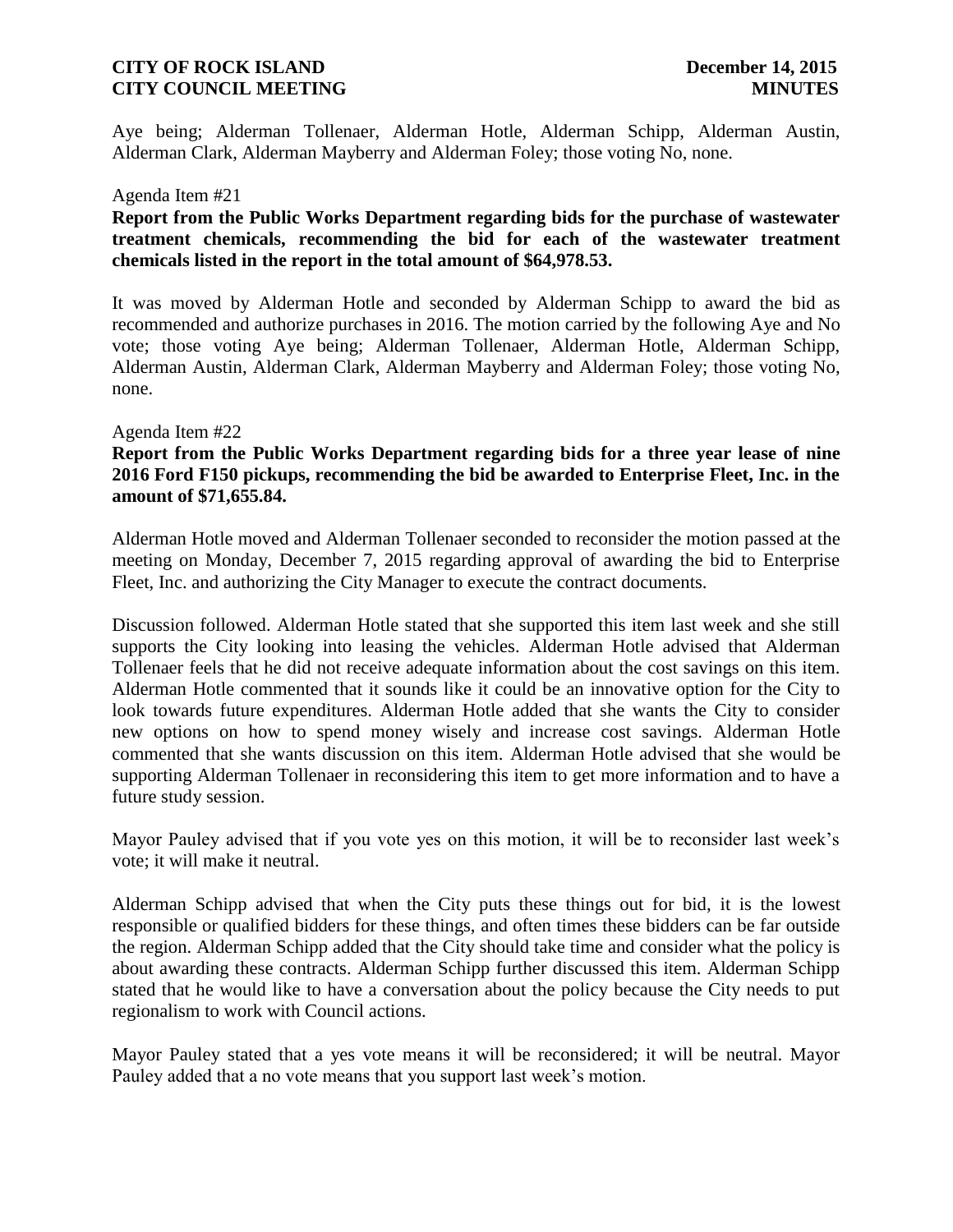After discussion, the motion to reconsider carried by the following Aye and No vote; those voting Aye being; Alderman Tollenaer, Alderman Hotle, Alderman Schipp, Alderman Austin, Alderman Mayberry and Alderman Foley; those voting No, Alderman Clark.

More Council discussion followed as it related to the leasing of vehicles. After discussion, Mayor Pauley stated that this item will be brought back in a study session to see what Council wants to do.

#### Agenda Item #23

#### **Report from the Public Works Department regarding an agreement with Backflow Solutions, Inc. for the administration of the Cross Connection Control Program in the amount of \$495.00.**

It was moved by Alderman Hotle and seconded by Alderman Tollenaer to approve the agreement as recommended and authorize the City Manager to execute the contract documents. The motion carried by the following Aye and No vote; those voting Aye being; Alderman Tollenaer, Alderman Hotle, Alderman Schipp, Alderman Austin, Alderman Clark, Alderman Mayberry and Alderman Foley; those voting No, none.

#### Agenda Item #24

# **Report from the Public Works Department regarding a Conservation Easement and a Letter of Credit for a permit for the construction of mitigated wetlands as it relates to the development of the GTI facility.**

Alderman Schipp moved and Alderman Foley seconded to approve the conservation easement and letter of credit as recommended, authorize the City Manager to execute the conservation easement documents and authorize the Mayor and City Clerk to execute the letter of credit documents. The motion carried by the following Aye and No vote; those voting Aye being; Alderman Tollenaer, Alderman Hotle, Alderman Schipp, Alderman Austin, Alderman Clark, Alderman Mayberry and Alderman Foley; those voting No, none.

Agenda Item #25

#### **Report from the Public Works Department regarding the proposed rates for the 2016 Sunset Marina season.**

It was moved by Alderman Clark and seconded by Alderman Schipp to approve the rates as stated in the report. The motion carried by the following Aye and No vote; those voting Aye being; Alderman Tollenaer, Alderman Hotle, Alderman Schipp, Alderman Austin, Alderman Clark, Alderman Mayberry and Alderman Foley; those voting No, none.

#### Agenda Item #26

**Report from the Community and Economic Development Department regarding the Jumer's Casino Rock Island TIF Surplus, recommending to declare a surplus of funds in TIF 4 in the amount of \$510,116.20.**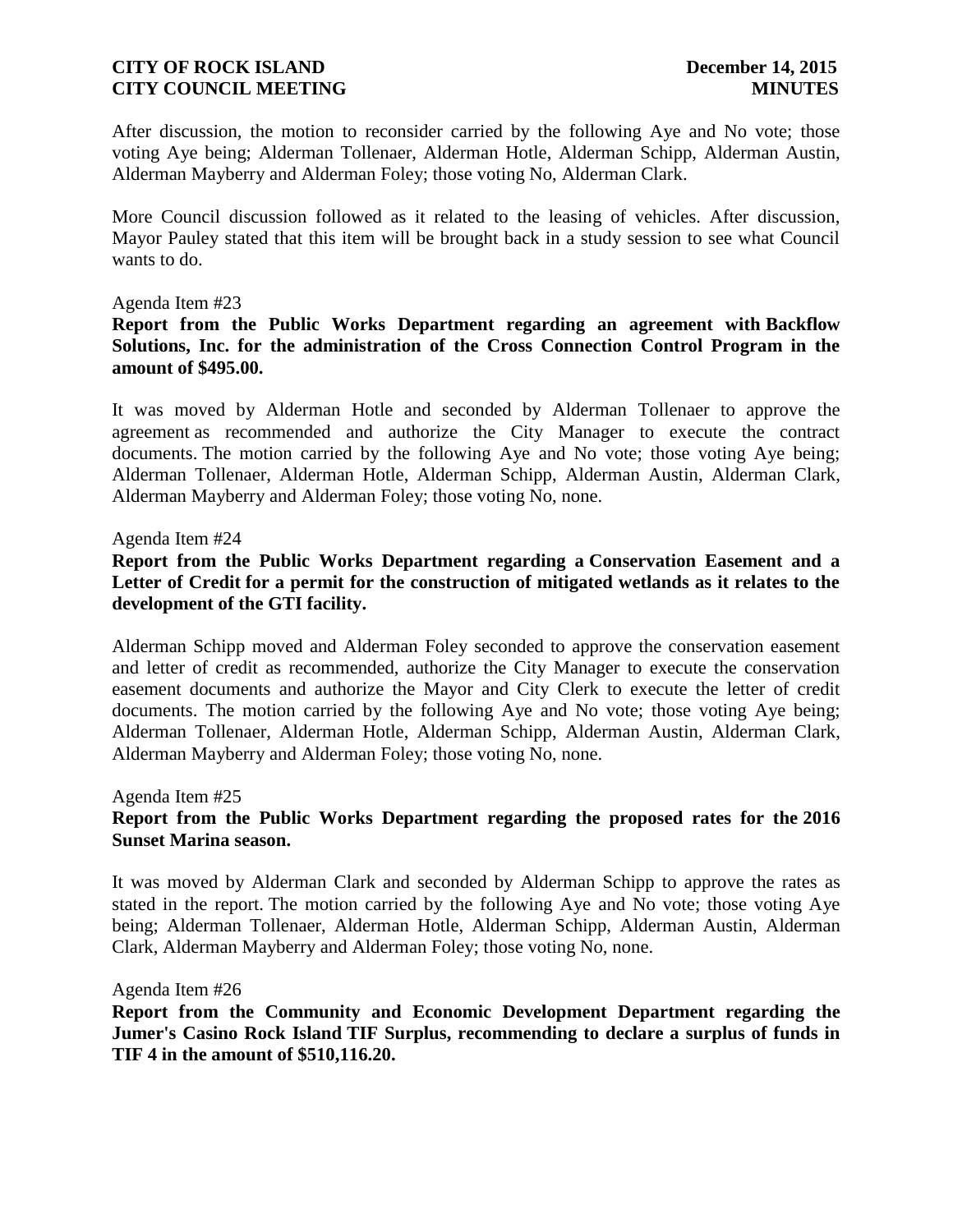Alderman Hotle moved and Alderman Tollenaer seconded to declare the surplus of funds as recommended and authorize the Finance Director to return these surplus funds to the Rock Island County treasurer for distribution. The motion carried by the following Aye and No vote; those voting Aye being; Alderman Tollenaer, Alderman Hotle, Alderman Schipp, Alderman Austin, Alderman Clark, Alderman Mayberry and Alderman Foley; those voting No, none.

#### Agenda Item #27

# **Report from the Community and Economic Development Department regarding a request from Ken Arnold of UnityPoint Health for rezoning from a R-3 (one and two family residence) district to a B-1 (neighborhood business) district at 921-925 27th Avenue**.

It was moved by Alderman Foley and seconded by Alderman Mayberry to approve the rezoning as recommended and refer to the City Attorney for an ordinance. The motion carried by the following Aye and No vote; those voting Aye being; Alderman Tollenaer, Alderman Hotle, Alderman Schipp, Alderman Austin, Alderman Clark, Alderman Mayberry and Alderman Foley; those voting No, none.

#### Agenda Item #28

# **Report from the Community and Economic Development Department regarding the Re-Plat of a one-lot minor final plat of the Metro-Link Addition located at 4501 4th Avenue.**

Alderman Schipp moved and Alderman Hotle seconded to approve the final plat as recommended. The motion carried by the following Aye and No vote; those voting Aye being; Alderman Tollenaer, Alderman Hotle, Alderman Schipp, Alderman Austin, Alderman Clark, Alderman Mayberry and Alderman Foley; those voting No, none.

#### Agenda Item #29

**Report from the City Attorney regarding the corporate affairs of the Hauberg Civic Center Corporation, recommending to approve the Mayor to act on behalf of the City of Rock Island as the Sole Shareholder of the corporation and nominate and select Mayor Dennis E. Pauley as sole Director of the corporation.** 

It was moved by Alderman Hotle and seconded by Alderman Schipp to approve the Mayor as being sole shareholder of the corporation, nominate and select the Mayor as sole director of the corporation, authorize the Mayor to execute the Action by Sole Shareholder documents and Action by Sole Director documents and authorize the Mayor to execute a Quit Claim Deed transferring title to the Hauberg Civic Center parcels to the City. The motion carried by the following Aye and No vote; those voting Aye being; Alderman Tollenaer, Alderman Hotle, Alderman Schipp, Alderman Austin, Alderman Clark, Alderman Mayberry and Alderman Foley; those voting No, none.

Agenda Item #30 **Other Business.**

No one signed up to address Council to speak on a topic.